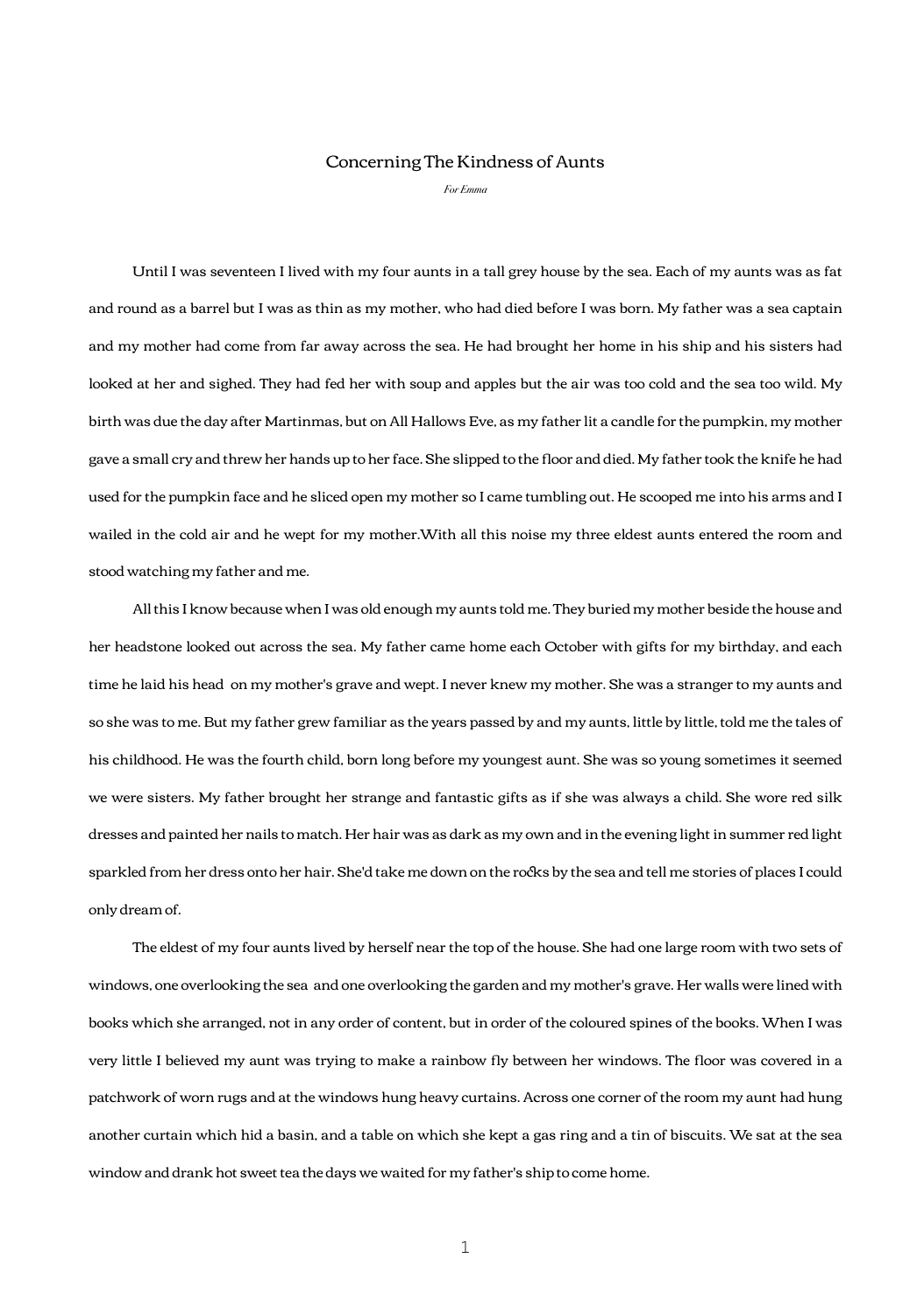My eldest aunt was called Harriet and she called my father Harry, though his name was Henry. She'd been four when he was born and her sisters Alma and Jane, my two middle aunts, were still only babies. He was different, being a boy, and she'd kept her anxious eye on him all his childhood, believing somehow in the inherent weakness of the male. My grandfather had been a sea traveller, like my father, but he came home each year with an illness from abroad, not gifts. I barely remembered him, only a narrow yellowed face bending over me and his foetid breath whispering in my ear. I never got used to him and then he was dead, quite suddenly, but quite expected, of some fever. The shock of it killed my grandmother immediately. At the time my youngest aunt was only nineteen and had been away at boarding school for six years. I was four and each time she came home I'd forgotten who she was. But now she came back for good and filled the house up with her noisy weeping. She slammed doors and screamed at her sisters, who were shocked by her grief, and put aside their own mourning to care for her. After the double funeral, she wept more quietly, but I saw the tears make spots in her red silk dress even at breakfast. By the time I was five my youngest aunt never spoke of her parents. That last time she'd come back, she'd brought a new name with her and we all learnt it and learnt not to use the old name. Her new name was "Stevie" and it suited her, despite it being a boy's name. She embroidered it on her night dress case and wrote it inside her wellington boots in ink.

 My two middle aunts, Alma and Jane, lived on the floor below my aunt Harriet. They were very alike, neither old and serious as Harriet, nor young and wild as Stevie. They shared two rooms, one a bedroom with high twin beds, and one a sitting room. In the sitting room, either side of the fireplace were two armchairs in skirted covers and embroidered antimacassars. Here each evening Alma and Jane would wedge down amongst the cushions and pick up their knitting and knit vests for the poor. Alma's vests were always small and tightly woven and had a ribbon at the neck. But Jane's vests were loose and baggy and she laughed as she knitted. Between them, with a mug of cocoa, I would sit on a low stool whose legs twisted like barley sugar sticks. I would stare at their fire and listen to their chat above my head and above it all, Aunt Harriet's heavy step as she paced in her room from window to window. Sometimes Aunt Harriet did not walk about, and then Jane and Alma would grow quiet and serious. Harriet had an illness that came and went, which was all I knew about it, and when it came she would lie in her bed in the centre of her room, and shut her eyes and go to sleep early. Those evenings I missed her because although she was old and serious she knew exactly how I liked to go to bed. Jane and Alma could never remember what to do. Even in October when my father was home, aunt Harriet would put me to bed. My room was up above hers, right in the attic, and my window looked out only into the sky. I had a small bed and a chest of drawers which had belonged to my mother. It was made of some dark heavy wood and pressed into it all over was a swirling pattern made of pieces of mother of pearl. The walls of my room were white and the bed spread was white and on the floor was a white rug which aunt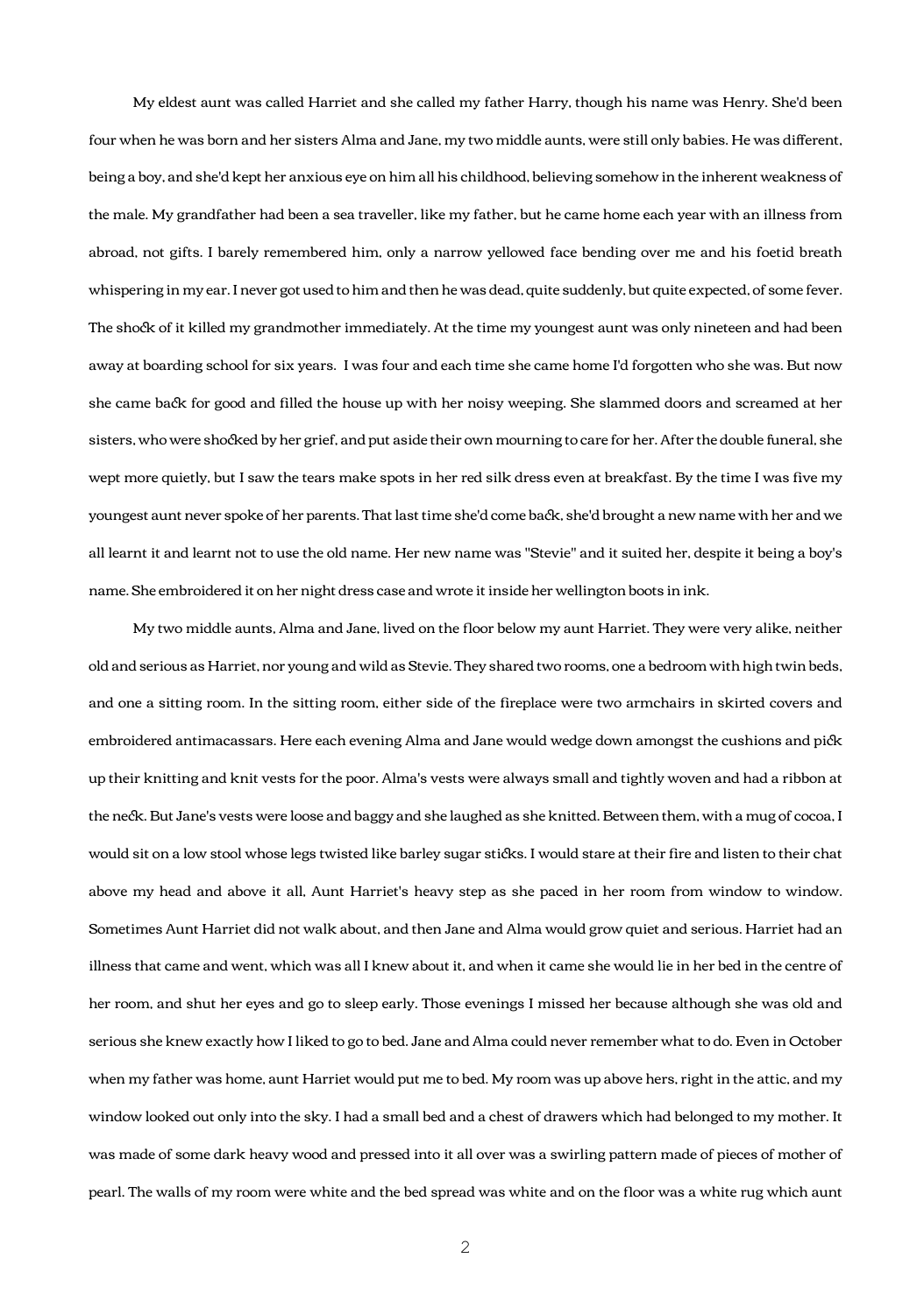Alma had made for me the year before my grandparents died. I kept all my clothes and all my toys in my mother's chest and each evening, aunt Harriet helped me to pick up anything which had been left out. Then she'd wash me careflly with a bowl of hot water brought up from the basin in her room, and I would put on my nightdress. Except sometimes in the hottest summer nights, when I'd sleep bare. Aunt Harriet said it was to let the air freshen my skin. Then I would jump into bed, under the covers and move over quickly for Harriet who warmed the bed as she lay beside me with her great arms around me. I would grow sleepy and relaxed as she told me, each night, long stories about the whole of the world, till by the time I was twelve I thought I knew everything.

 At about that time there was a crisis in our house. It involved Aunt Stevie who began to scream and cry again as she had done eight years before when my grandparents died. I had no idea what had happened and took to hiding in corners to listen to my other aunts discussing it. Stevie's room was in the basement of our house and her moans drifted up to the rest of us. After a fortnight of all this noise growing louder and more upsetting, it was October and my father came home. My routine of watching and waiting with aunt Harriet had been interrupted, and father arrived unexpectedly, his bed un-aired and un-made up, his room still shrouded in dust sheets. He sat in Jane and Alma's room and they and Harriet whispered to him about Stevie's upset. His face grew serious and he even forgot to give us our presents which stayed in trunks in the hall till I became impatient and asked for them. From all my listening in corners I understood that Stevie had been in love with a man who had been living in the town and who had promised he would marry her when they had saved up enough money for a small house. After many months of saving money and of meeting the man for walks out, my aunt Stevie had discovered that he was already married. I heard her angry wailing to my father as she told him that her heart was broken. Somehow, my other aunts and my father managed to comfort Stevie and she quietened down, though for a month the corners of her eyes were as red as her dress. Then Stevie found out somehow that the man's wife had divorced him and this news, which I'd overheard Harriet conveying to my father just before he left again, sparked Stevie back to life. Her misery had seemed to shrink her for a while but soon her red silk dresses were covering the roundness of her body as tight as ever. My other aunts relaxed again and the pattern of our life resumed, except that aunt Harriet seemed tireder somehow. That Christmas, Harriet had to rest a lot, and the gaiety of our celebrations wore her out. Her hair, which had been the colour of walnut shells, began to turn silvery grey until I forgot the brown underneath. She stopped putting me to bed in the same old way, and instead, when I was ready for sleep I would go and say goodnight to her and she would hold me for a moment in her arms and kiss me. In the mornings I would knock on her door and go in to say hallo, and one day, when I knocked, I found her sitting quite naked at her dressing table, staring at herself in the mirror. Her hair hung down to the cleft in her buttocks, half way silver, half way brown and the folds of her body lay one on the other. I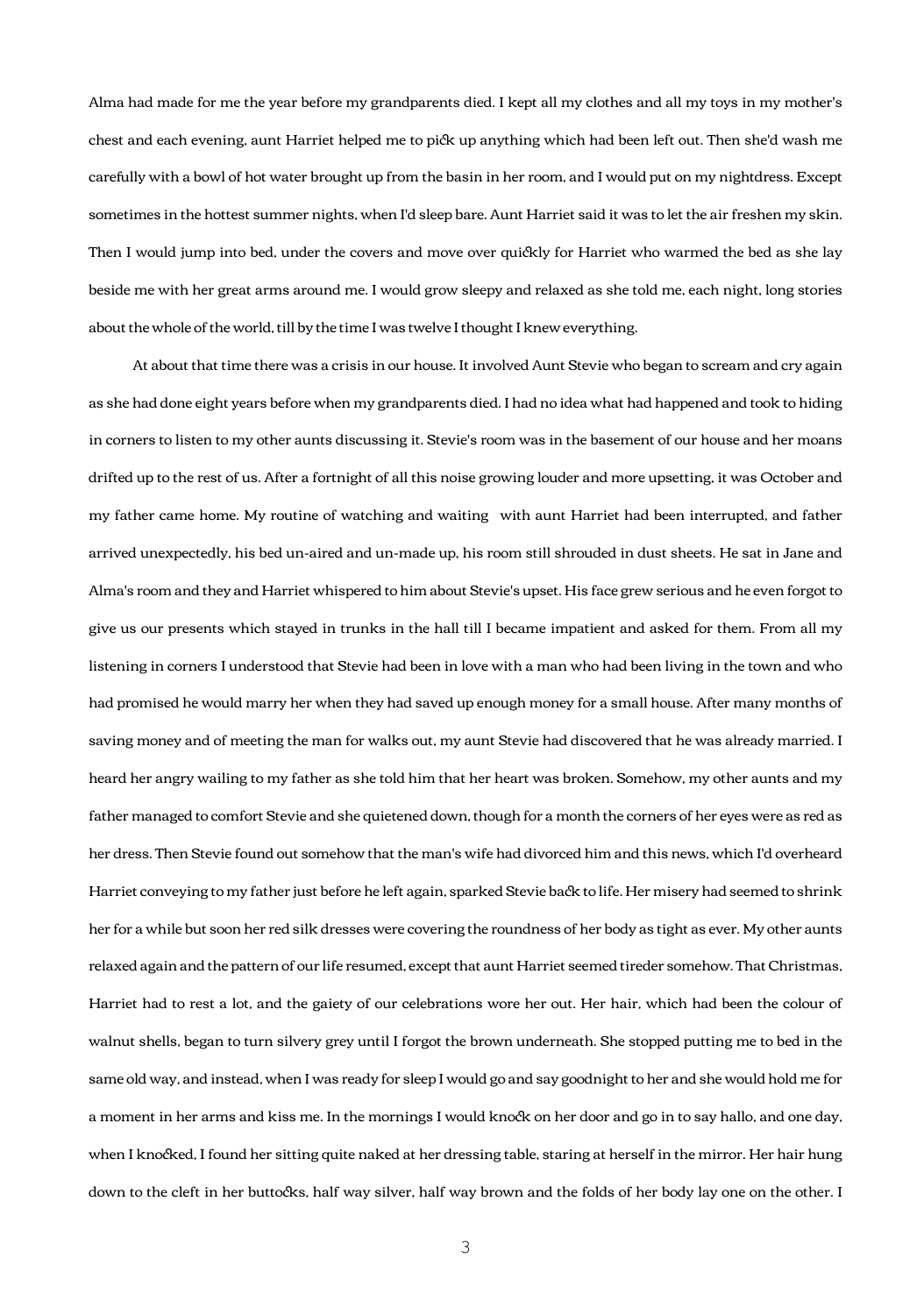could see in the mirror her breasts, and they too, like her hair, had changed and grown old. In her hands she was holding her hairpins and comb. When she saw me watching her in the mirror she started, as if she had been dreaming. It was only then that I knew my aunt was growing old. I began to fear her death, remembering the time of my grandparents death, and feeling the death of my own mother always in the background of my life. But it was the first time I'd experienced the natural slowing down of age and as the years went on I grew used to it. After a while Jane and Alma too began to grow old. The stopped flirting with men who came to the house and I saw their hair also begin to grey. But my aunt Stevie was years younger and it seemed to me she'd never grow old. She'd taken to going out dancing every Saturday night and the sound that now drifted up from the basement was the sound of Stevie singing as she brushed her hair till it stood out around her face like shiny black petals. I rarely went into Stevie's part of the house, preferring to be higher up. She had three little rooms, each one with a small window near the ceiling, looking out to the edges of our garden.

 The October I was seventeen, my father came home as usual for my birthday with gifts for me and for my aunts, and this time he was carrying a small bundle wrapped in sacking. He carefully unrolled it while we silently watched, not knowing what to expect. Inside was a bundle of twigs and earth. He carried it outside as gently as if it were a baby and, kneeling down on my mother's grave, he scooped out a shallow hole with his hands and pressed it in. It looked to me as if it were nothing but a dead plant, but when the spring came, I saw tiny pale buds on each twig. I took to going out each morning very early, before my breakfast, to see them swell and spread. By the time April came, my mother's grave was covered with pale green leaves, and small waxen flowers which smelt as sweet as honey. My aunts did not know what it was and my aunt Alma said it must be from another country. Aunt Jane said it was a miracle to see it grow and blossom here, so cold, and so near the sea.

 Since my father's last visit, I had been filled with an unfamiliar dissatisfaction. I felt as if my blood was itching at me from inside. I began to wonder if I would spend my whole life living in the grey house with my aunts and if I did, what should become of me when they had all grown old and died. I had rarely left the house in my seventeen years, only to visit the town occasionally with one of them for soap or other necessities. They had taught me at home everything I needed to know. I could cook and sew and raise vegetables. I knew how to mend my shoes and get milk from a goat. I knew the pattern and movement of the stars and the shape of the world. But now my own world seemed to be shrinking and becoming tighter and tighter till I felt as if I was wearing one of aunt Alma's little vests. At night I could no longer sleep and sometimes I had to creep out of my room and around the house and hear my aunts snoring lightly before I felt the day was truly over.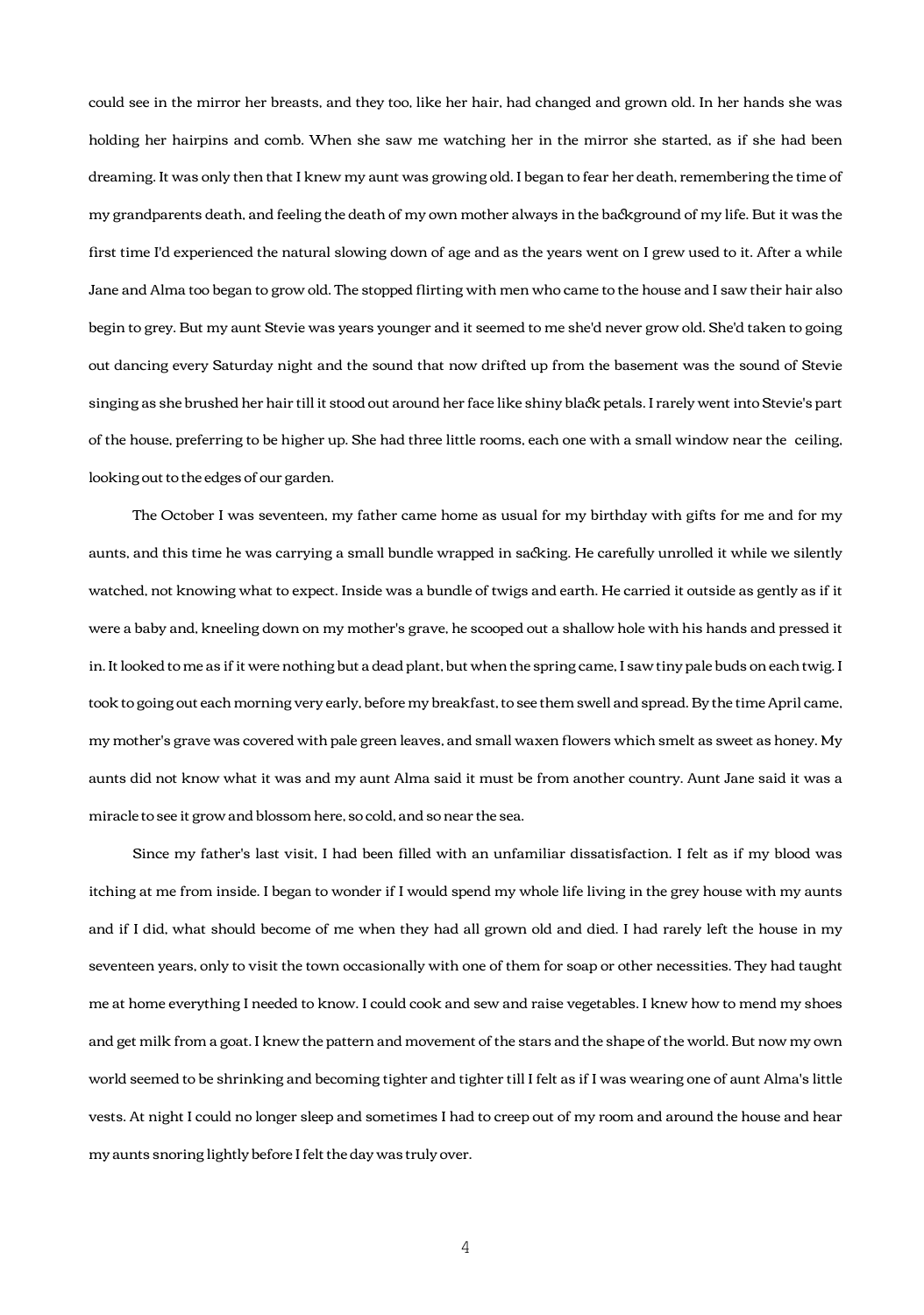Some time in July, I saw my aunt Harriet open a letter and immediately I knew it was something to do with myself. I had recognised my father's neat thick handwriting on the envelope. I looked at Harriet reading my father's letter and saw in her eyes the brightness of tears. She looked at me and told me that my father had decided that I had grown enough to leave my aunt's house and go to the city. He would send money which would pay for me to find a place to live and then I was to go to the college in the city where I would meet friends of my own age and learn what I wanted to do for the rest of my life. As Harriet spoke to me I suddenly felt quite sure that I did not want to do any of this, that I was quite happy and content being at home and that I should stay with my aunts forever and look after them as they had looked after me. But it seemed that my father had made the decision for me and that when he came back in October for my eighteenth birthday I should no longer be living at home with my aunts, but instead I would be living in the city, and he would visit me there.

 So now a new part of my life began. Sometimes it felt as if it was a beginning, and sometimes it felt as if it was an ending. Aunts Jane and Alma took me to town and we bought a large trunk, made of some kind of stiff board covered in green material. The trunk sat in Jane and Alma's sitting room and each day we filled it up a bit more. Aunt Harriet helped me to mend and clean all my clothes and we made a list of things I would need. Jane gave me a writing case and a new pen so that I could write to them as often as I had time, and Alma stopped knitting vests long enough to make me a matching set of gloves and scarf and hat. We had chosen the wool together and I was pleased with the result, knowing the bright colour suited me and went well with my coat.

 All the time these preparations were going on, aunt Stevie sat in her basement and clattered away on an ancient sewing machine, humming loudly to herself. I looked in on her once and saw her mouth clamped tight on a row of pins. Something shiny lay in the sewing machine. At the sound of my step, Stevie looked up and frowned. She open her mouth to shoo me away and the pins fell out. I laughed and ran up the stairs to where Harriet and Alma were arguing about whether I should need more new underwear.

 One week later the trunk was ready and Jane and Alma sat down on each end of the lid, and Harriet and I fastened it down. Now I was ready to face the world. My father had sent money for my journey and instructions for travelling. An old friend of his was to meet me in the city. My journey would take all day. My aunts took great care to make my last moments with them special. They told me I was to be good, and strong, and to remember to write. I was to keep cool in the sun, and wear a vest in the winter, and not to speak to strange men. As I left the house with my trunk, aunt Stevie pressed a parcel into my hands and kissed me goodbye. I kissed my other aunts and waved to them all. The journey was long and tiring and I sat still, holding Stevie's parcel on my lap. Hours later, I arrived in the city and was met as arranged by my father's oldest friend, who took me first to his own house to stay the night with